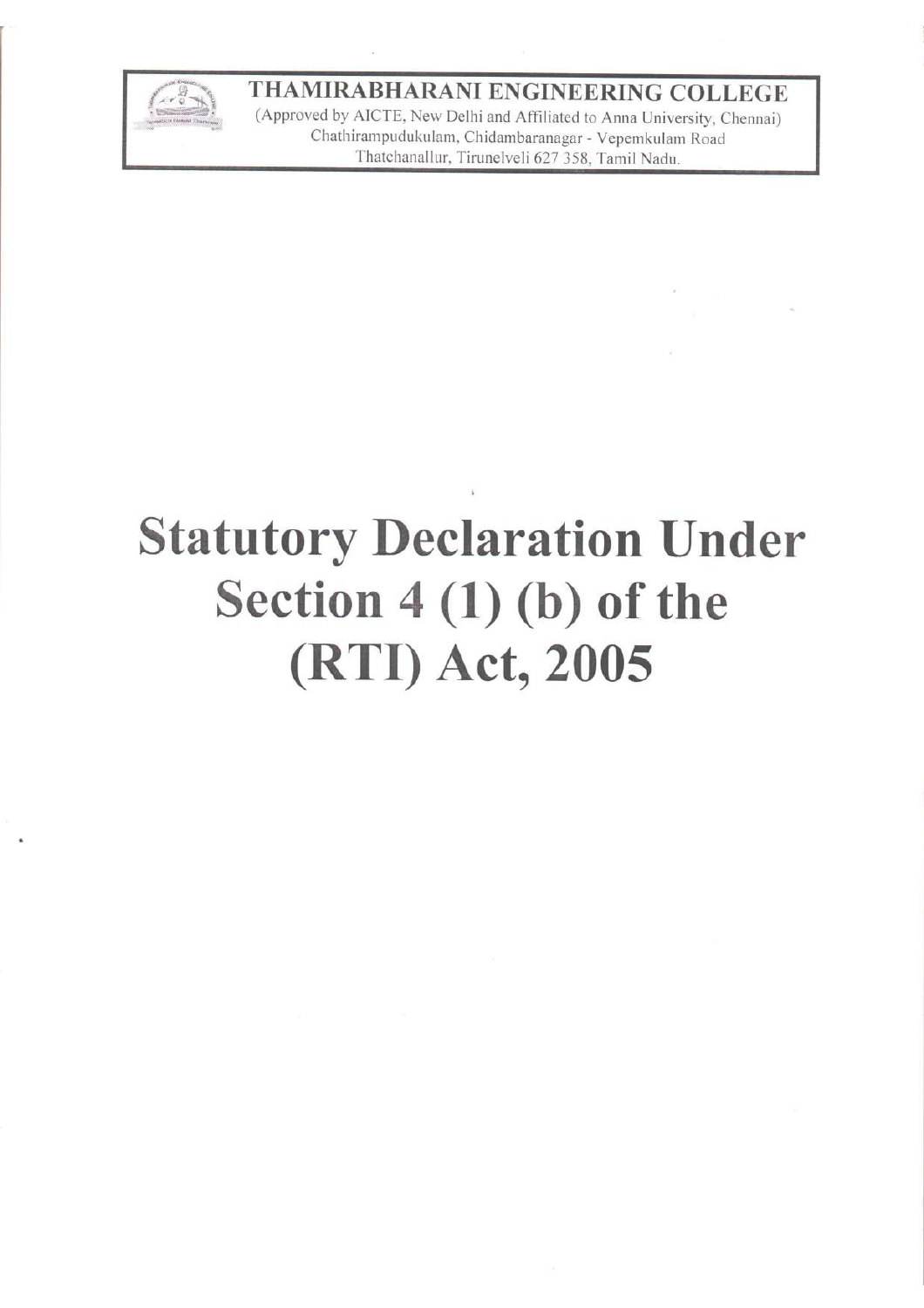

# THAMIRABHARANI ENGINEERING COLLEGE

(Approved by AICTE, New Delhi and Affiliated to Anna University, chennai) Chathirampudukulam, Chidambaranagar - Vepemkulam Road Thatchanallur, Tirunelveli 627 358, Tamil Nadu.

### Statutory declaration under section 4 (1) (b)

#### Right to information (RTI) Act,2005

#### Particulars of the organization

| S. No. | <b>Title</b>              | <b>Details</b>                                                                                                                    |  |
|--------|---------------------------|-----------------------------------------------------------------------------------------------------------------------------------|--|
| 1.     | Name of the Organization  | Thamirabharani Engineering College                                                                                                |  |
| 2.     | Postal Address            | Ward-1 Thatchanallur,<br>Chattiram Puthukullam Village,<br>Vepakullam - Chidhambra Nagar Road,<br>Tirunelveli, Tamil Nadu, 627358 |  |
| 3.     | Website                   | www.tec-edu.in                                                                                                                    |  |
| 4.     | E-Mail                    | principal@tec-edu.in                                                                                                              |  |
| 5.     | Approvals and Affiliation | Approved by AICTE, New Delhi and<br>Affiliated to Anna University, Chennai.                                                       |  |
| 6.     | Name of the Principal     | Dr. D. Ravindran                                                                                                                  |  |

#### Courses offered:

- l. B.E Civil Engineering
- 2. B.E Computer Science and Engineering
- 3. B.E Electronics and Communication Engineering
- 4. B.E Electrical and Electronics Engineering
- 5. B.E Mechanical Engineering